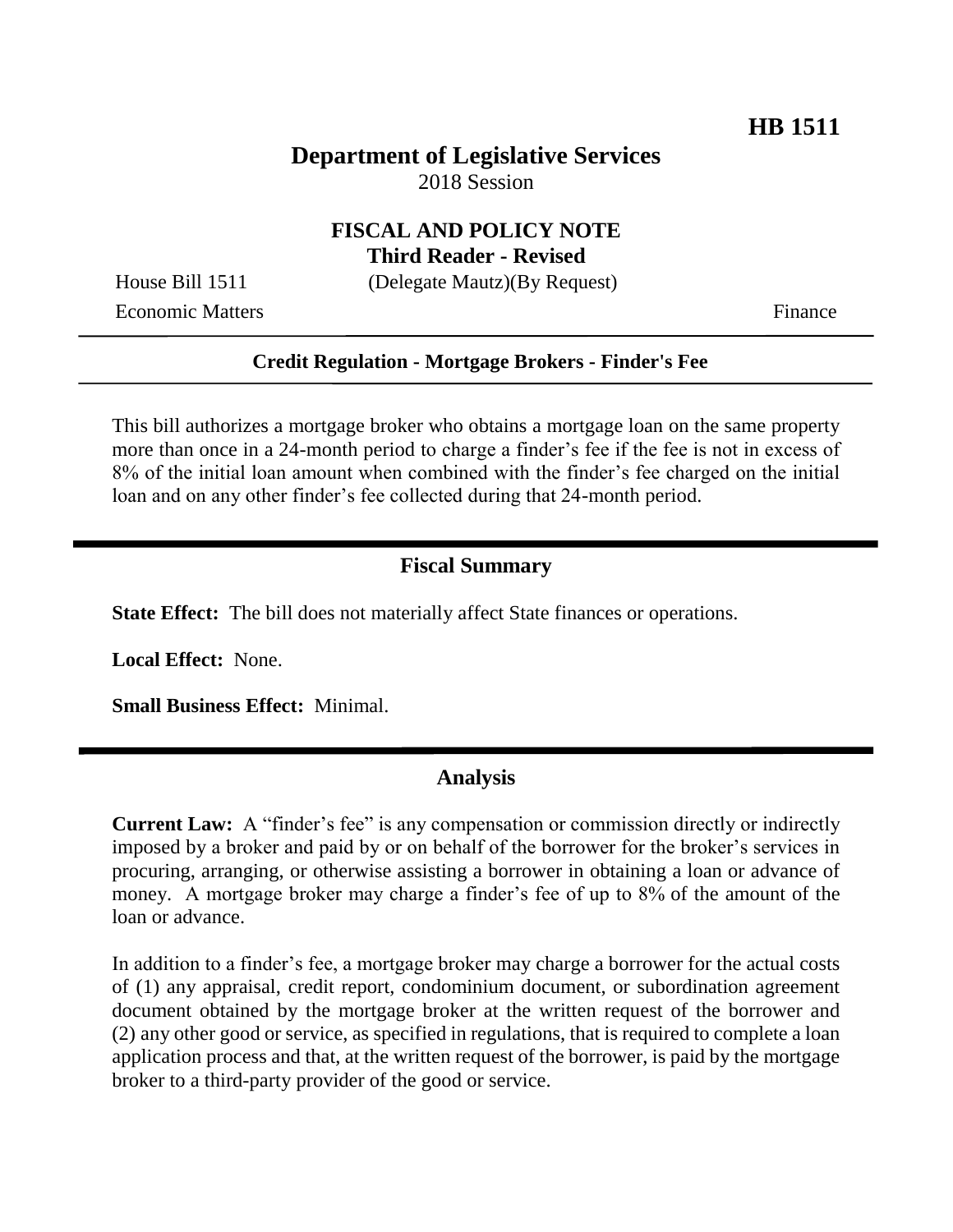A mortgage broker obtaining a mortgage loan on the same property more than once in a 24-month period may charge a finder's fee only on that part of the loan that exceeds the initial loan. This limitation does not apply to (1) fees and charges otherwise permitted under State law or (2) attorney's fees, unless the attorney is functioning as a mortgage broker. In addition, a mortgage broker may not charge a finder's fee in any transaction in which the mortgage broker (or an owner, part owner, partner, director, officer, or employee of the mortgage broker) is the lender (or an owner, part owner, partner, director, officer, or employee of the lender).

**Background:** The Federal National Mortgage Association's 2018 first mortgage loan size limits for a single-family dwelling are \$453,100 for one-unit loans; \$580,150 for two-unit loans; \$701,250 for three-unit loans; and \$871,450 for four-unit loans. The limit for second mortgages is \$226,550. Loan limits for high-cost areas in 2018 equal 115% of local median housing prices and cannot exceed 150% of the standard limit (a maximum of \$679,650 for one-unit homes in the continental United States).

The Office of the Commissioner of Financial Regulation of the Department of Labor, Licensing, and Regulation is responsible for, among other things, licensing and supervising financial institutions, including mortgage lenders, mortgage brokers, mortgage servicers, mortgage loan originators, and affiliated insurance producer-originators, to ensure compliance with the laws and regulations of Maryland. The office provides assistance to consumers by investigating complaints of questionable business practices involving State chartered, licensed, and registered financial institutions under its supervision and authority.

# **Additional Information**

**Prior Introductions:** A similar bill, SB 203 of 2017 received a hearing in the Senate Finance Committee, but no further action was taken. Another similar bill, SB 706 of 2009, was withdrawn. Its cross file, HB 643 of 2009, was also withdrawn. Another similar bill, HB 1107 of 2007, passed the House and received a hearing in the Senate Finance Committee, but no further action was taken.

**Cross File:** Although not designated as a cross file, SB 566 (Senator Serafini – Finance) is identical.

**Information Source(s):** Department of Labor, Licensing, and Regulation; Federal Housing Finance Agency; Federal National Mortgage Association; Department of Legislative Services